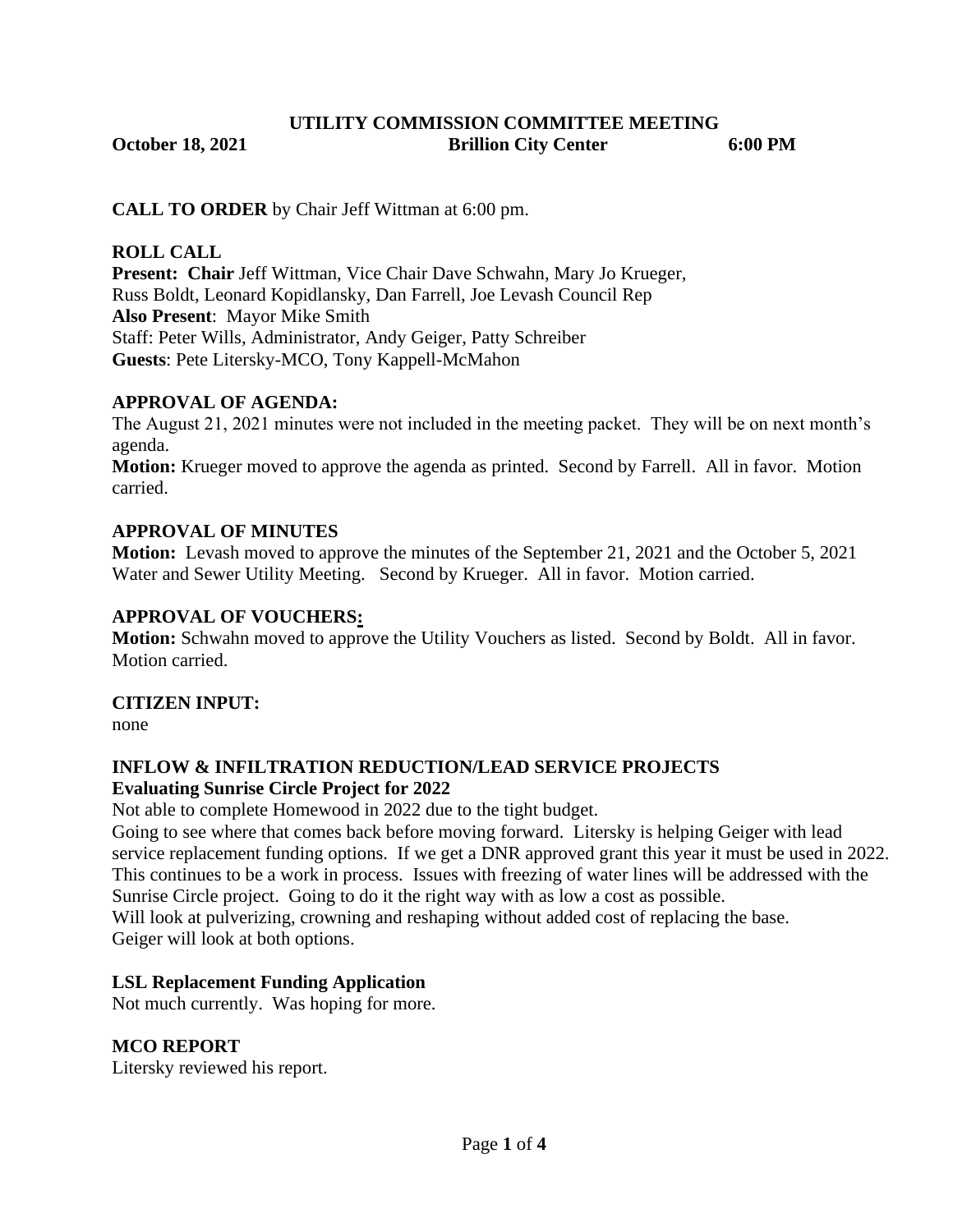An update on Collections was given. A letter was received in an email this past Friday from Dave Haas. Last paragraph has a requested action. Need a response by December 1, 2021. Last year's I & I meeting with the DNR was over the phone. Litersky has a call into Haas to see what he is looking for. Will keep the Commission in the loop. DNR still working from home. It is difficult getting an answer at times.

# **Review 345 Mary Street – Water Complaint**

Krueger requested this item to be on the agenda.

The resident gets a horrible build up on their faucets and discoloration in their toilet water. They are replacing their faucets annually. Their plumber brought up the subject because he felt something was not right. Resident indicated to Krueger the house across the street had the same issue. Did talk to another neighbor and the neighbor has discoloration in their half bath sink. Also discussed high chlorine smell. Krueger feels there is a problem somewhere and something needs to be done. Litersky flushed the hydrant and did not see anything unusual. Geiger and Litersky indicated this is on the home owner side. If it were a City problem there would be more complaints. Kappell explained some possible issues that may be on the home owner side. Litersky indicated he was in 180 homes over this past summer and approximately 600 homes over the last five years and no resident said anything. The Commission suggested this be pursued on the home owner side. The resident should contact a plumber. Also contact someone who does water sampling. Wills will call the resident. Litersky offered to assist.

#### **708 Northway Drive – Service Leak**

This address has a two-inch service going into the building riding on blacktop. Felt the service was punctured. The leak was losing 100,000 gallons a day. Unable to fix the first time because of incorrect mapping. The leak had been going on for ten days. The leak was before the meter.

#### **Salt Bid Increase – 8.8%**

Litersky reported our salt is bid as a package with six other communities. The salt bid is \$4,400 more than what was originally budgeted. Natural gas is expected to increase as well.

## **ENGINEERS REPORT**

## **Update - WWTP Upgrade Plan**

Kappell gave his report. Based on feedback, revisions will be made to the facility plan. Will bring back to the Utility Commission in November to formulize the recommendation with Commission approval in December. Approved plan will then be submitted to the DNR. The goal is to be in compliance with phosphorus limits by July 2027.

Assuming the schedules are synchronized, and that the proposed WWTF upgrades to increase treatment capacity and replace equipment that has reached its service life are completed in conjunction with those improvements necessary for phosphorus compliance, the simplified compliance schedule included in the City's WPDES permit is as follows:

| Final Compliance Alternatives Plan submitted to DNR | 6/30/2022 |
|-----------------------------------------------------|-----------|
| Final Plans and Specifications submitted to DNR     | 6/30/2024 |
| Initiate Construction of WWTF Improvements          | 9/30/2024 |
| <b>Complete Construction of WWTF Improvements</b>   | 6/30/2027 |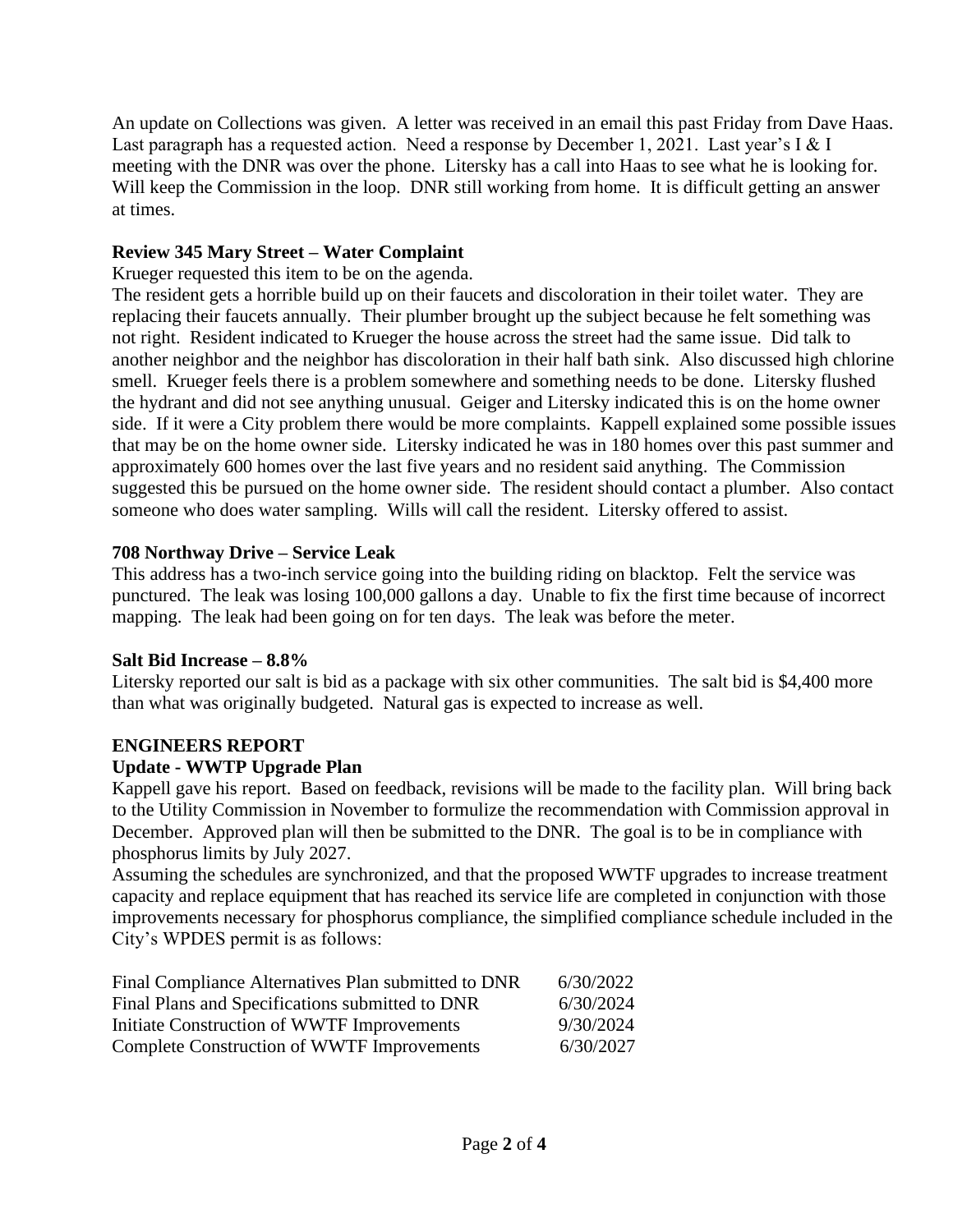Based on this schedule, application for project funding through the CWFP would happen as follows:

1. Submit ITAs by 10/31/2022 deadline if seeking funding in SFY 2024 (07/01/2023 – 06/30/2024)

2. or submit ITAs by 10/31/2023 deadline if seeking funding in SFY 2025 (07/01/2024 – 06/30/2025).

SFY 2025 funding may be more appropriate if the project coincides with the WPDES permit compliance schedule, but SFY 2024 funding may be appropriate if the schedule is accelerated. Either way, we should submit an ITA next year after the Recommend Plan and associated OPC's has been established and submit again in 2023 if necessary.

Assuming we are seeking principal forgiveness, the actual CWFP Application along with plans and specifications would need to be submitted to DNR by September 30, 2023 for SFY 2024 funding, which may be a little aggressive but feasible.

Wills suggested a potential joint meeting in December.

## **Update-DNR – NON for WPDES Permit for Chloride Source Reduction measures**

Have not heard back from the DNR.

## **CHAIRMAN**

nothing

#### **PUBLIC WORKS DIRECTOR**

## **3 rd Quarter Water Adjustment (Per Nate) – Motion Moving Forward**

Total credits given was \$185,282.19. Non-residential credits given was \$177,183.08. Same time period was just run in 2021 and the residential credit in 2021 was \$4,968.63 vs. \$8,000 in 2020. Suggested publishing this ahead of time so the residents have enough time to plan.

**Motion:** Schwahn moved to remove the 3<sup>rd</sup> quarter credit on the residential billing. Review and bring ordinance to the November meeting. Second by Dan Farrell. All in favor. Motion carried.

**2020 Nonresidential Credits – Motion to back charge improperly credited customers (\$177,183.08)** Wills would like to work with the utilities, review the list, and reach out to the higher dollar values before sending out the invoice. Would also like to offer a payment plan. Checked with the auditor and consultant and both indicated we could go back two years. Affects approximately 175 customers. Current bill indicates residential  $3<sup>rd</sup>$  quarter billing will not exceed  $2<sup>nd</sup>$  quarter. Ordinance reads very similar.

**Motion: Krueger** moved to back charge the 177,183.08 for the improperly credited customers with an option for six months to pay with interest charged after six months. Payments need to be completed by October 31, 2022 or will be added to the tax roll. Second by Dan Farrell. All in favor. Motion carried.

## **CITY ADMINISTRATOR**

## **Update 2020 Volumes for 2021 Sewer Rate Increase**

Wills will update the information and email when the material is available.

## **Follow-up Regarding Savings Account**

Not advisable to do a separate checking account. Can do a separate savings account to put monies away. Wills will look more into the savings account information.